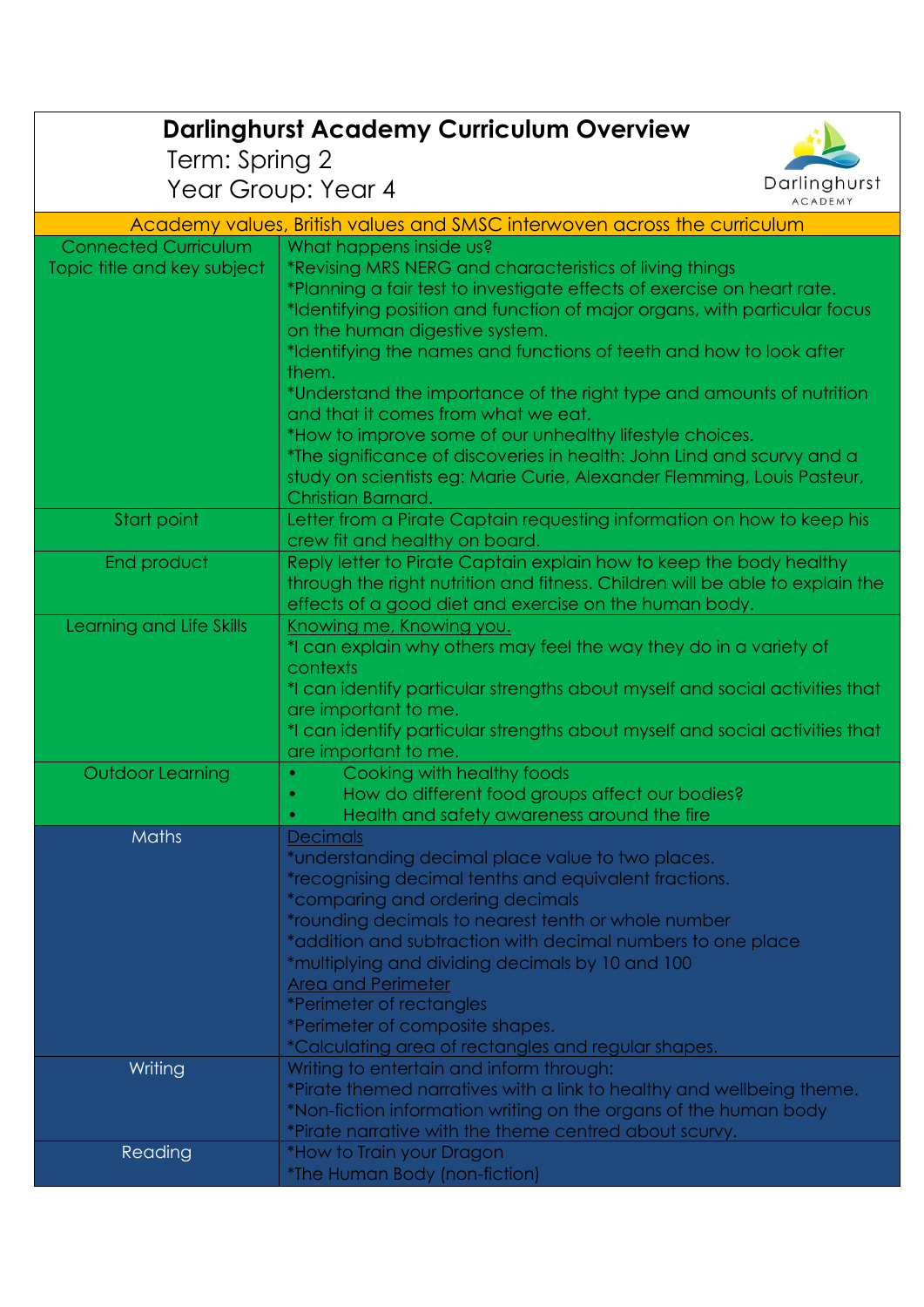| Speaking and Listening    |                                                                                                                                                                                                                                                                                                                                                                                                                                                                                         |
|---------------------------|-----------------------------------------------------------------------------------------------------------------------------------------------------------------------------------------------------------------------------------------------------------------------------------------------------------------------------------------------------------------------------------------------------------------------------------------------------------------------------------------|
| <b>PE</b>                 | <b>Netball/Basketball</b><br>Pass and receive with purpose and accuracy<br>Move and change direction without the ball confidently<br>Develop passing and receiving skills within a team based<br>game<br>Attack and defend with confidence whilst applying the rules<br>$\bullet$<br><b>Health Related Fitness</b><br>Benefits of exercise<br><b>Circuit Training</b><br>$\bullet$<br>Cardiovascular fitness<br>Flexibility                                                             |
| Art and Design Technology | *Leonardo Da Vinci<br>*Sketching and labelling simple organs in the body.<br>*Step by step Drawing an organ in the body.<br>*Adding detail and appropriate colour to work.<br><i><b>*Easter Cards</b></i>                                                                                                                                                                                                                                                                               |
| Computing                 | Digital Literacy.<br>The function and process of emails.                                                                                                                                                                                                                                                                                                                                                                                                                                |
| <b>French or Music</b>    | <b>Music</b>                                                                                                                                                                                                                                                                                                                                                                                                                                                                            |
|                           |                                                                                                                                                                                                                                                                                                                                                                                                                                                                                         |
| <b>RE</b>                 | Why are festivals important to religious communities?<br>Specific focus on Islam.                                                                                                                                                                                                                                                                                                                                                                                                       |
| <b>RSHE</b><br>(SPACE)    | Living in the wider world<br>What is sustainability?<br>How can we live more sustainably?<br>What is the long term impact of the choices we are making now?<br><b>Health and Wellbeing</b><br>Is change a good thing?<br>Life changes – relationships/ friendships/ families. How does<br>change feel?<br><b>Relationships</b><br>Do I need to take a step back?<br>What sorts of things cause arguments? How can we resolve them?<br>How do people in the wider world settle disputes? |
| Focus topic               |                                                                                                                                                                                                                                                                                                                                                                                                                                                                                         |
| Deeper Day                | LGBTQ+ Week $21st - 25th$ February<br>World Book Day 4th March                                                                                                                                                                                                                                                                                                                                                                                                                          |
| <b>Trips and Visits</b>   |                                                                                                                                                                                                                                                                                                                                                                                                                                                                                         |